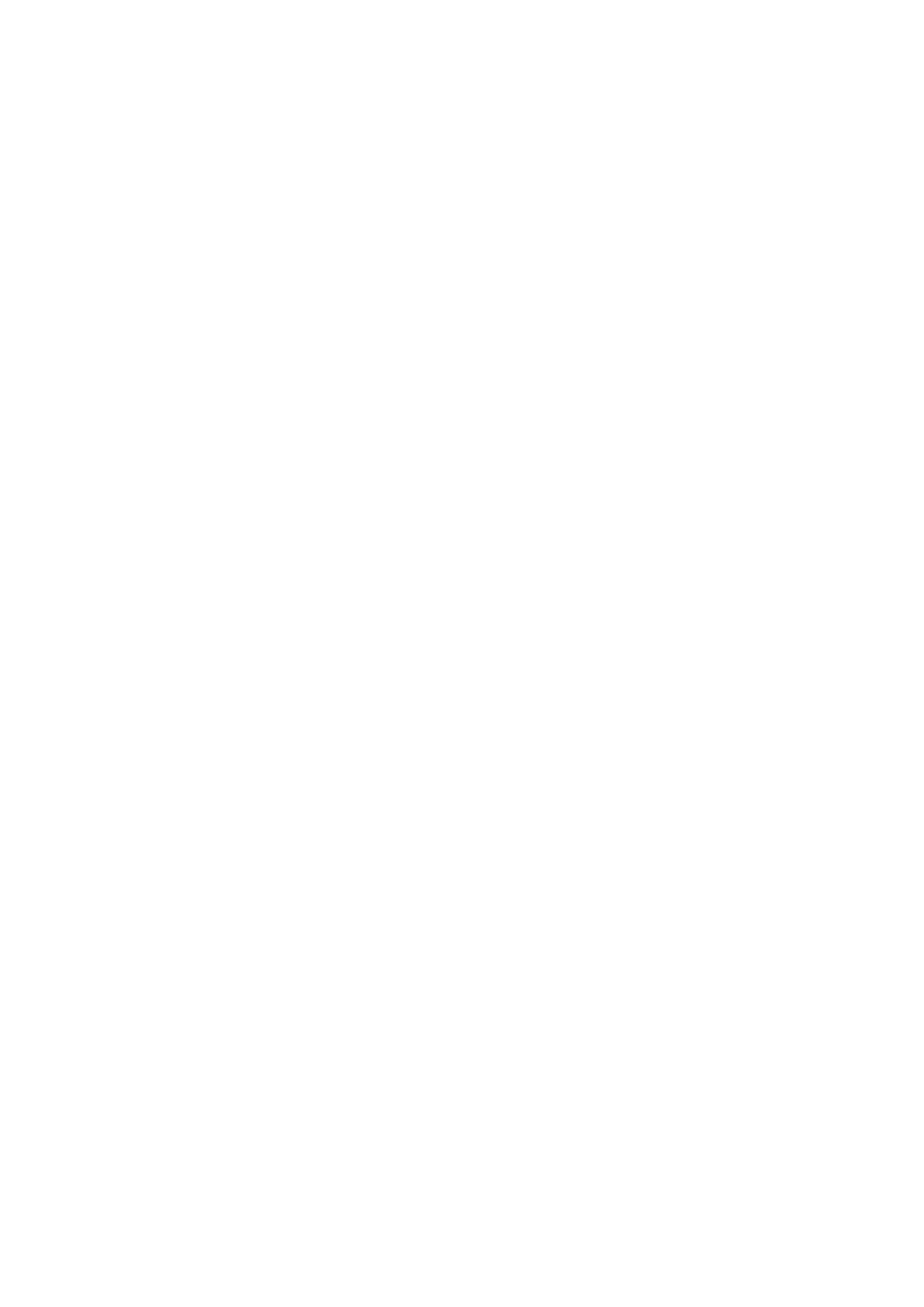*I certify that this PUBLIC BILL, which originated in the LEGISLATIVE COUNCIL, has finally passed the LEGISLATIVE COUNCIL and the LEGISLATIVE ASSEMBLY of NEW SOUTH WALES.*

*Legislative Council 2012* *Clerk of the Parliaments*



New South Wales

# **Motor Accidents and Lifetime Care and Support Schemes Legislation Amendment Bill 2012**

Act No , 2012

An Act to amend the *Motor Accidents (Lifetime Care and Support) Act 2006* and the *Motor Accidents Compensation Act 1999* in relation to treatment and care needs; and for other purposes.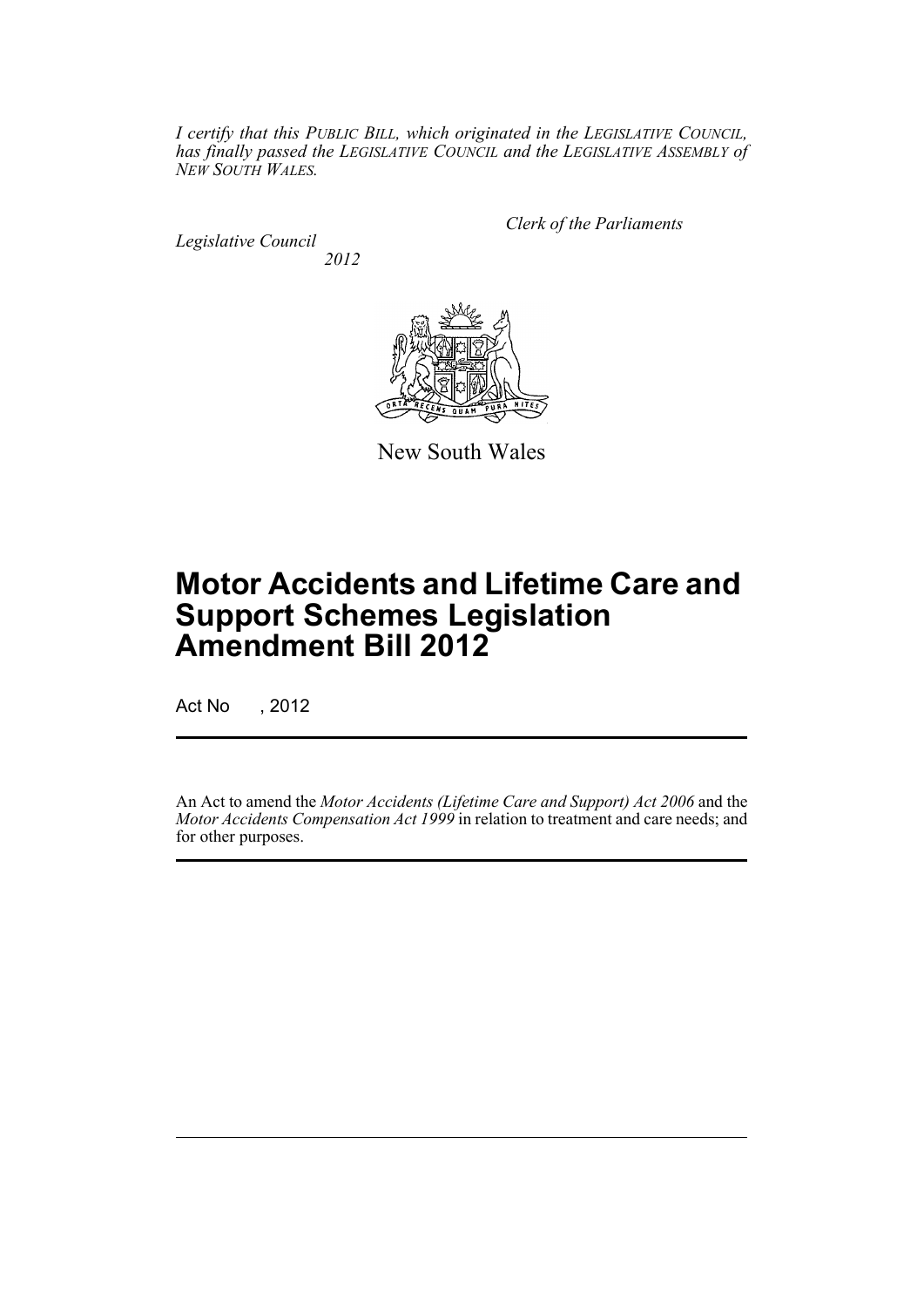## <span id="page-3-0"></span>**The Legislature of New South Wales enacts:**

## **1 Name of Act**

This Act is the *Motor Accidents and Lifetime Care and Support Schemes Legislation Amendment Act 2012*.

## <span id="page-3-1"></span>**2 Commencement**

This Act commences on the date of assent to this Act.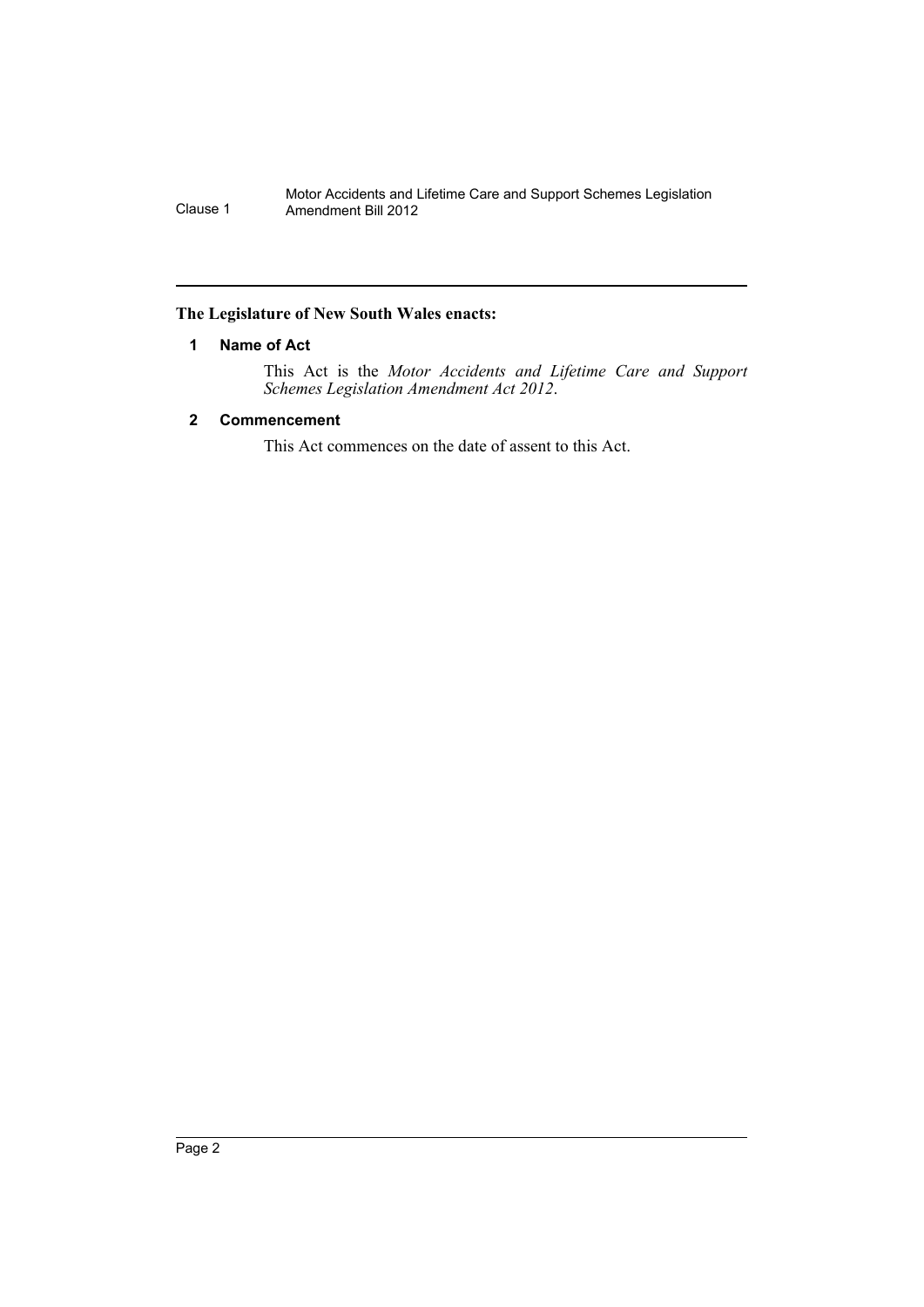Amendment of Motor Accidents (Lifetime Care and Support) Act 2006 No 16 Schedule 1

# <span id="page-4-0"></span>**Schedule 1 Amendment of Motor Accidents (Lifetime Care and Support) Act 2006 No 16**

## **[1] Section 3 Definitions**

Insert in alphabetical order in section 3 (1):

*approved provider*—see section 11C (2). *assessed treatment and care needs*—see section 11A (2). *excluded treatment and care needs*—see section 5A (2).

## **[2] Section 3 (1)**

Omit "section 6" from the definition of *treatment and care needs*. Insert instead "section 5A".

## **[3] Section 5A**

Insert after section 5:

## **5A Treatment and care needs**

- (1) For the purposes of this Act, the *treatment and care needs* of a participant in the Scheme are the participant's needs for or in connection with any of the following:
	- (a) medical treatment (including pharmaceuticals),
	- (b) dental treatment,
	- (c) rehabilitation,
	- (d) ambulance transportation,
	- (e) respite care,
	- (f) attendant care services,
	- (g) aids and appliances,
	- (h) prostheses,
	- (i) education and vocational training,
	- (j) home and transport modification,
	- (k) workplace and educational facility modifications,
	- (l) such other kinds of treatment, care, support or services as may be prescribed by the regulations under this paragraph.
- (2) Despite subsection (1), the treatment and care needs of a participant do not include any treatment, care, support or services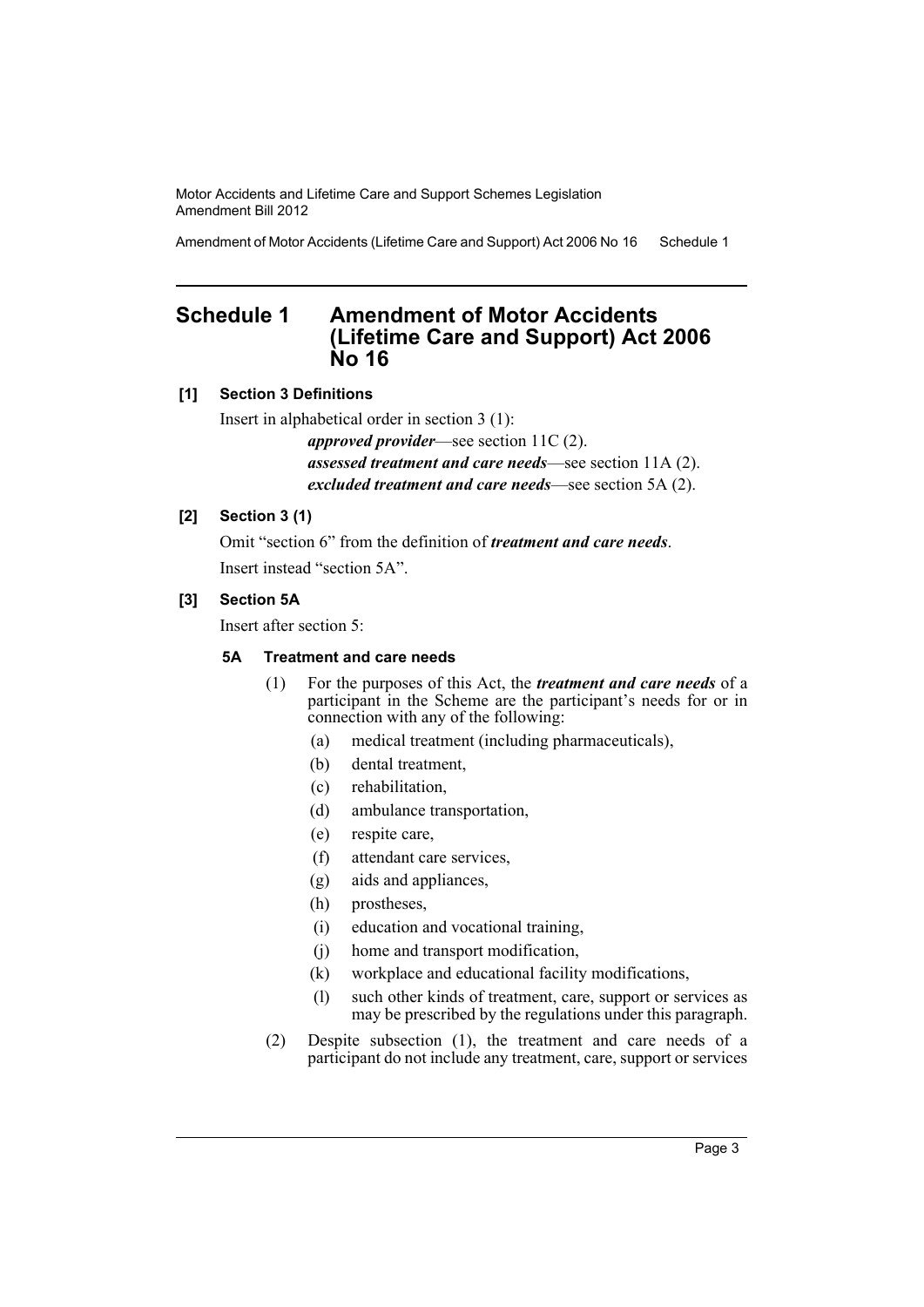Schedule 1 Amendment of Motor Accidents (Lifetime Care and Support) Act 2006 No 16

of a kind declared by the regulations to be *excluded treatment and care needs*.

#### **[4] Part 2, heading**

Omit the heading. Insert instead:

# **Part 2 Participation in Scheme**

**[5] Sections 6 and 10**

Omit the sections.

### **[6] Part 2A**

Insert after Part 2:

## **Part 2A Payments under Scheme**

#### **11A Assessed treatment and care needs of participants to be paid for by Authority**

- (1) The Authority is to pay for all of the reasonable expenses incurred by or on behalf of a person in relation to the assessed treatment and care needs of the person while the person is a participant in the Scheme.
- (2) The *assessed treatment and care needs* of a person who is a participant in the Scheme are those treatment and care needs that are assessed by the Authority, in its treatment and care needs assessment, to be treatment and care needs that:
	- (a) are reasonable and necessary in the circumstances, and
	- (b) relate to the motor accident injury in respect of which the person is a participant.
- (3) No expenses are payable in respect of:
	- (a) excluded treatment and care needs, and
	- (b) treatment and care needs that are not assessed treatment and care needs.
- (4) As an alternative to paying the expenses for which it is liable under this section as and when they are incurred, the Authority may pay those expenses by the payment to the participant of an amount to cover those expenses over a fixed period pursuant to an agreement between the Authority and the participant for the payment of those expenses by the participant.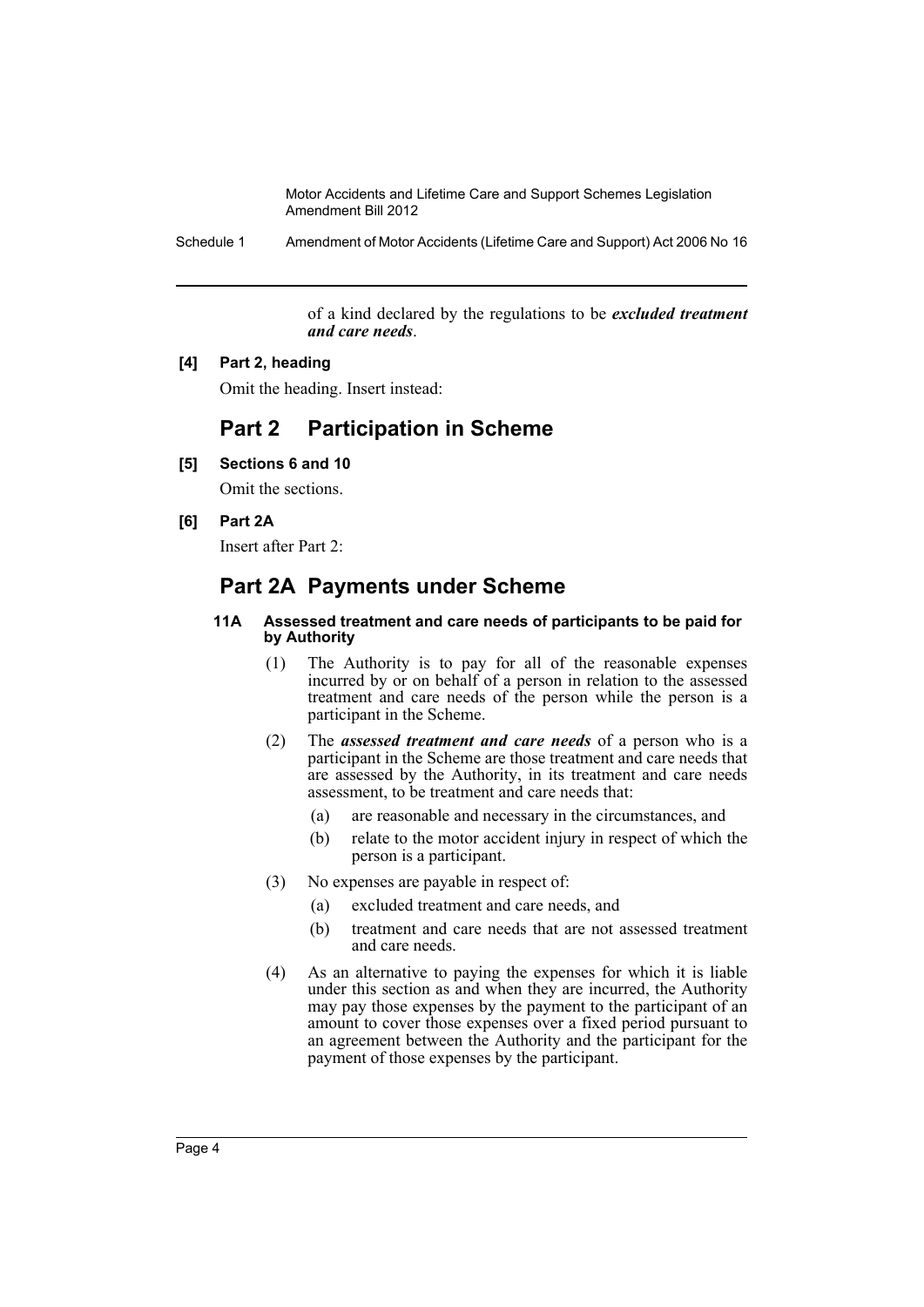Amendment of Motor Accidents (Lifetime Care and Support) Act 2006 No 16 Schedule 1

(5) The LTCS Guidelines may make provision for or with respect to determining which treatment and care needs of a participant in the Scheme are reasonable and necessary in the circumstances and relate to the motor accident injury in respect of which the person is a participant.

#### **11B Payment not required in certain circumstances**

- (1) The Authority is not required to make a payment in relation to the following:
	- (a) any treatment, care, support or service provided to a participant in the Scheme on a gratuitous basis (that is, anything provided to a participant for which the participant has not paid and is not liable to pay),
	- (b) any treatment, care, support or service that is required to be provided by an approved provider but is provided by a person who is not, at the time of the provision, an approved provider.
- (2) However, the Authority may elect to make a payment in relation to any treatment, care, support or service referred to in subsection (1) if the Authority is of the opinion that special circumstances exist that justify such payment.
- (3) The LTCS Guidelines may make provision for or with respect to determining whether special circumstances exist that justify payment in relation to any treatment, care, support or service referred to in subsection (1).
- (4) To avoid doubt, this section applies even if the treatment, care, support or services concerned are provided in connection with the provision of the assessed treatment and care needs of a participant in the Scheme.
- (5) This section has effect despite section 11A.

## **11C Approved providers**

- (1) The following treatment, care, support or services (provided in connection with the provision of assessed treatment and care needs of a participant in the Scheme) are to be provided only by an approved provider of the treatment, care, support or service:
	- (a) attendant care services,
	- (b) any other treatment, care, support or services (other than the services of a medical practitioner) identified in the LTCS Guidelines as treatment, care, support or services that are to be provided by an approved provider.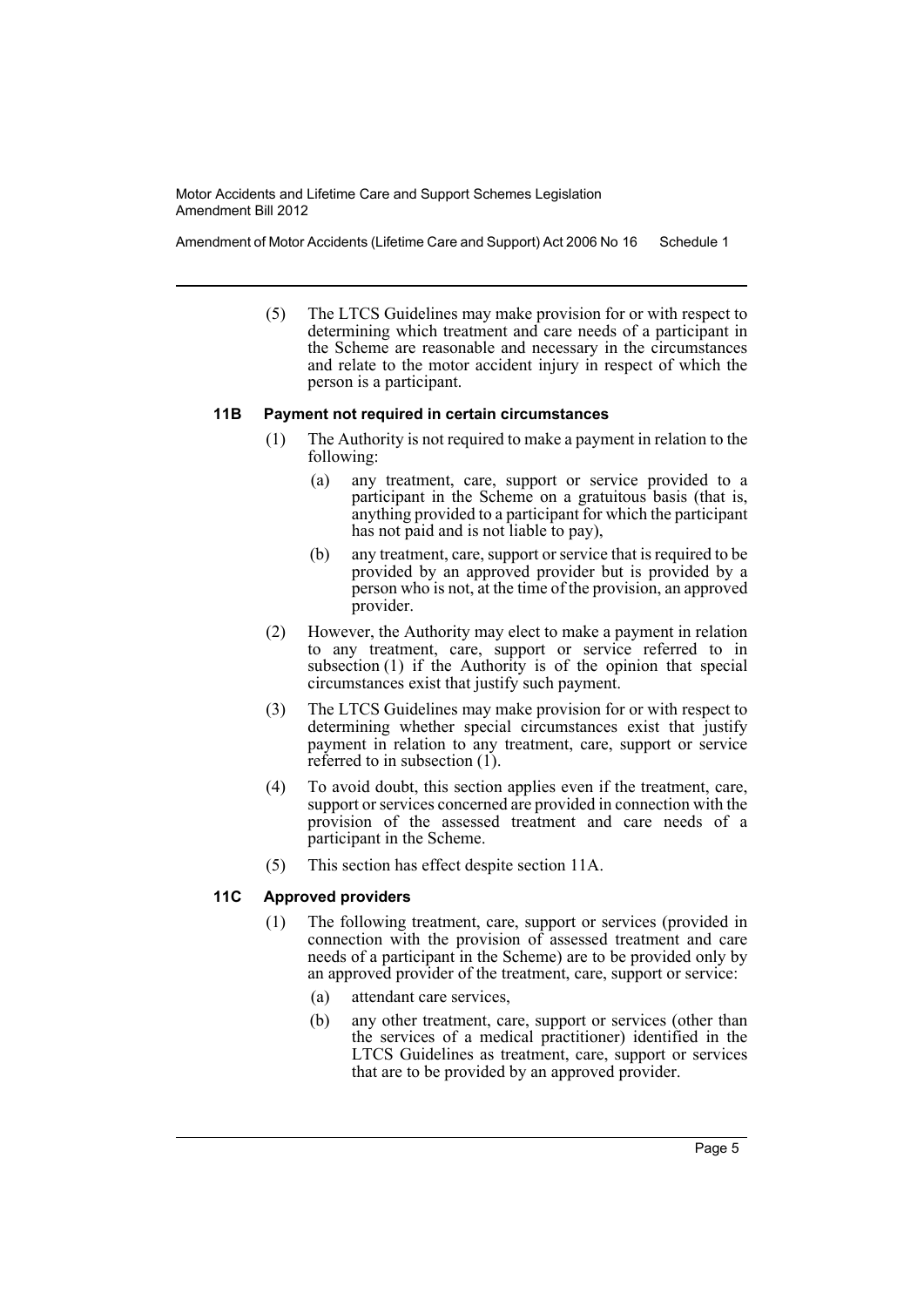Schedule 1 Amendment of Motor Accidents (Lifetime Care and Support) Act 2006 No 16

- (2) An *approved provider* of a service is a person, or a person of a class, approved by the Authority (or by any other person specified in the LTCS Guidelines), in accordance with the LTCS Guidelines, to provide the treatment, care, support or service under the Scheme.
- (3) The LTCS Guidelines may also make provision for or with respect to the standards of competency of approved providers.

## **[7] Sections 48 (3) (a) and 49 (1) (a)**

Omit "Part 2 (Care and support for Scheme participants)" wherever occurring. Insert instead "Part 2A (Payments under Scheme)".

## **[8] Sections 49 (1) (b) and (c) and (2) and 54 (4)**

Omit "Part 2" wherever occurring. Insert instead "Part 2A".

## **[9] Schedule 3 Savings, transitional and other provisions**

Insert at the end of clause 1 (1):

*Motor Accidents and Lifetime Care and Support Schemes Legislation Amendment Act 2012*

## **[10] Schedule 3, Part 3**

Insert after Part 2:

## **Part 3 Provisions consequent on enactment of Motor Accidents and Lifetime Care and Support Schemes Legislation Amendment Act 2012**

## **3 General operation of amendments**

- (1) An amendment made to this Act by the *Motor Accidents and Lifetime Care and Support Schemes Legislation Amendment Act 2012* (*the amending Act*) applies in relation to any claim made on or after the relevant date, regardless of whether the claim is made in relation to past or future treatment and care needs.
- (2) To avoid doubt, subclause (1) applies even if the motor accident concerned occurred before the relevant date or the claim relates to a person who was a participant in the Scheme before the relevant date.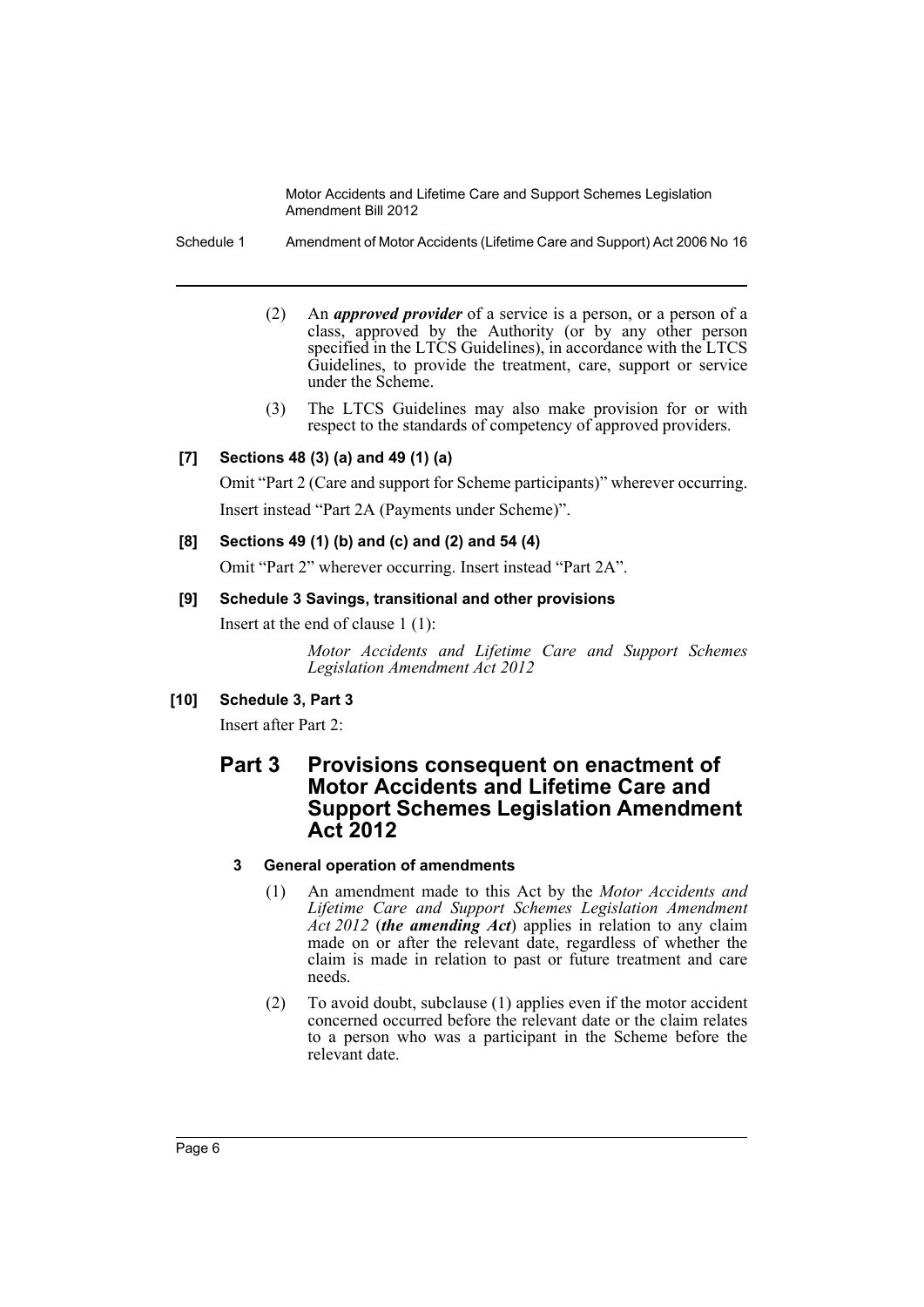Amendment of Motor Accidents (Lifetime Care and Support) Act 2006 No 16 Schedule 1

(3) In this clause:

*claim* means a claim within the meaning of the *Motor Accidents Compensation Act 1999* or a claim or request for payment in relation to treatment and care needs made to a licensed insurer or the Authority under this Act.

*the relevant date* means the date of introduction into Parliament of the Bill for the amending Act.

## **4 Approved providers**

An approval given by or on behalf of the Authority under section 10 that was in force immediately before the omission of that section, and the insertion of section 11C, by the *Motor Accidents and Lifetime Care and Support Schemes Legislation Amendment Act 2012* is taken, on that omission and insertion, to be an approval under section 11C.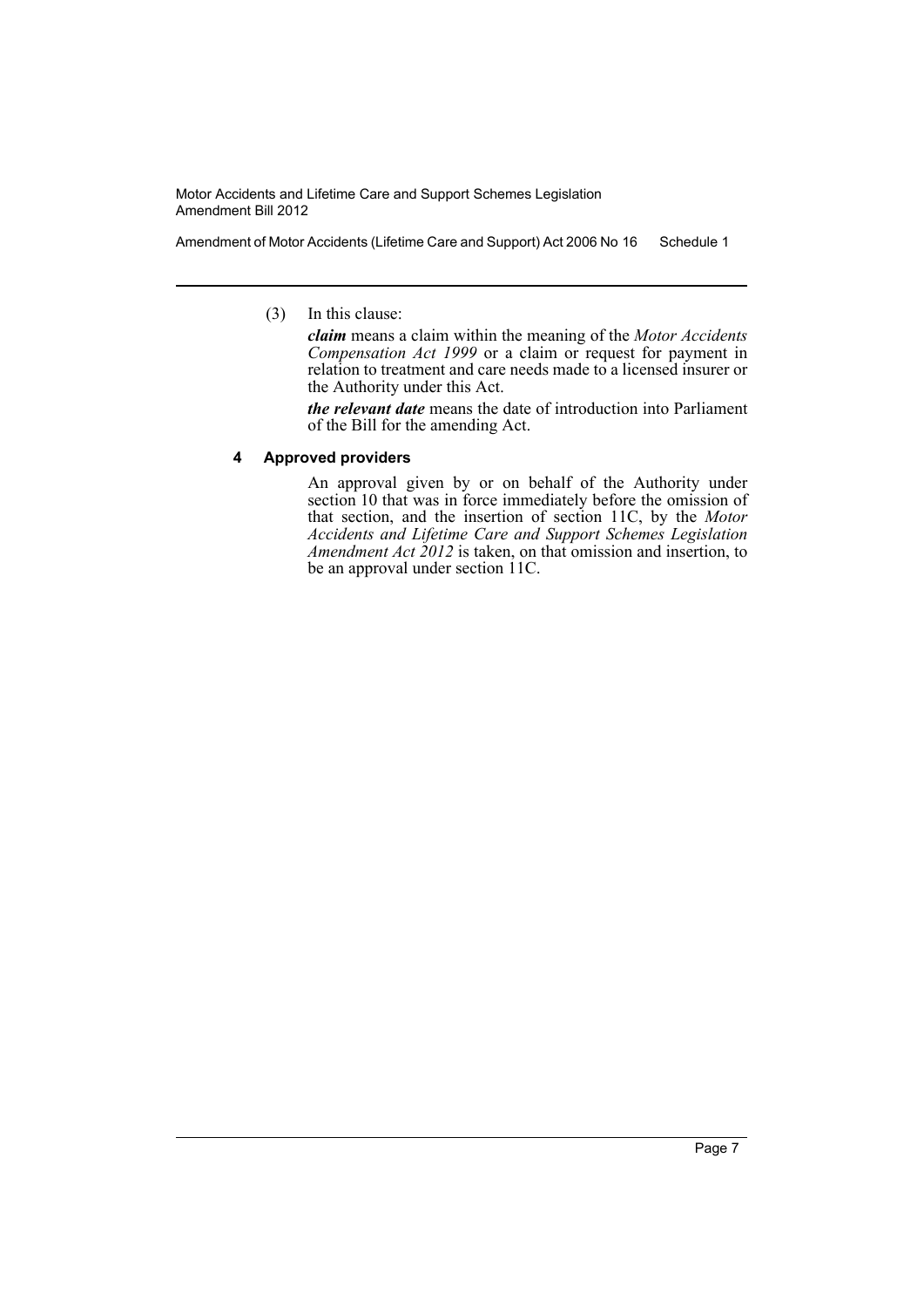# <span id="page-9-0"></span>**Schedule 2 Amendment of Motor Accidents Compensation Act 1999 No 41**

## **[1] Section 27A Effect of Lifetime Care and Support Scheme payments**

Omit "section 130A (No damages for expenses covered by Lifetime Care and Support Scheme)".

Insert instead "section 141A (No damages relating to treatment and care needs for Lifetime Care and Support Scheme participants)".

## **[2] Section 43A**

Omit the section. Insert instead:

#### **43A Application of Chapter to treatment and care needs covered by Lifetime Care and Support Scheme**

- (1) This Chapter does not apply in respect of any treatment and care needs of a person who is a participant in the Scheme under the *Motor Accidents (Lifetime Care and Support) Act 2006*, or any excluded treatment and care needs, that relate to the motor accident injury in respect of which the person is a participant in the Scheme and that arise during the period in which the person is a participant in the Scheme.
- (2) This section applies:
	- (a) whether or not the treatment and care needs are assessed treatment and care needs under the *Motor Accidents (Lifetime Care and Support) Act 2006*, and
	- (b) whether or not the Lifetime Care and Support Authority is required to make a payment in respect of the treatment and care needs concerned, and
	- (c) whether or not the treatment, care, support or service (provided in connection with treatment and care needs) is provided on a gratuitous basis.
- (3) In this section, *treatment and care needs* and *excluded treatment and care needs* have the same meanings as they have in the *Motor Accidents (Lifetime Care and Support) Act 2006*.

## **[3] Section 128**

Renumber as section 141B and insert after section 141A (as inserted by Schedule 2 [7]) with the heading "**Maximum amount of damages for provision of certain attendant care services**".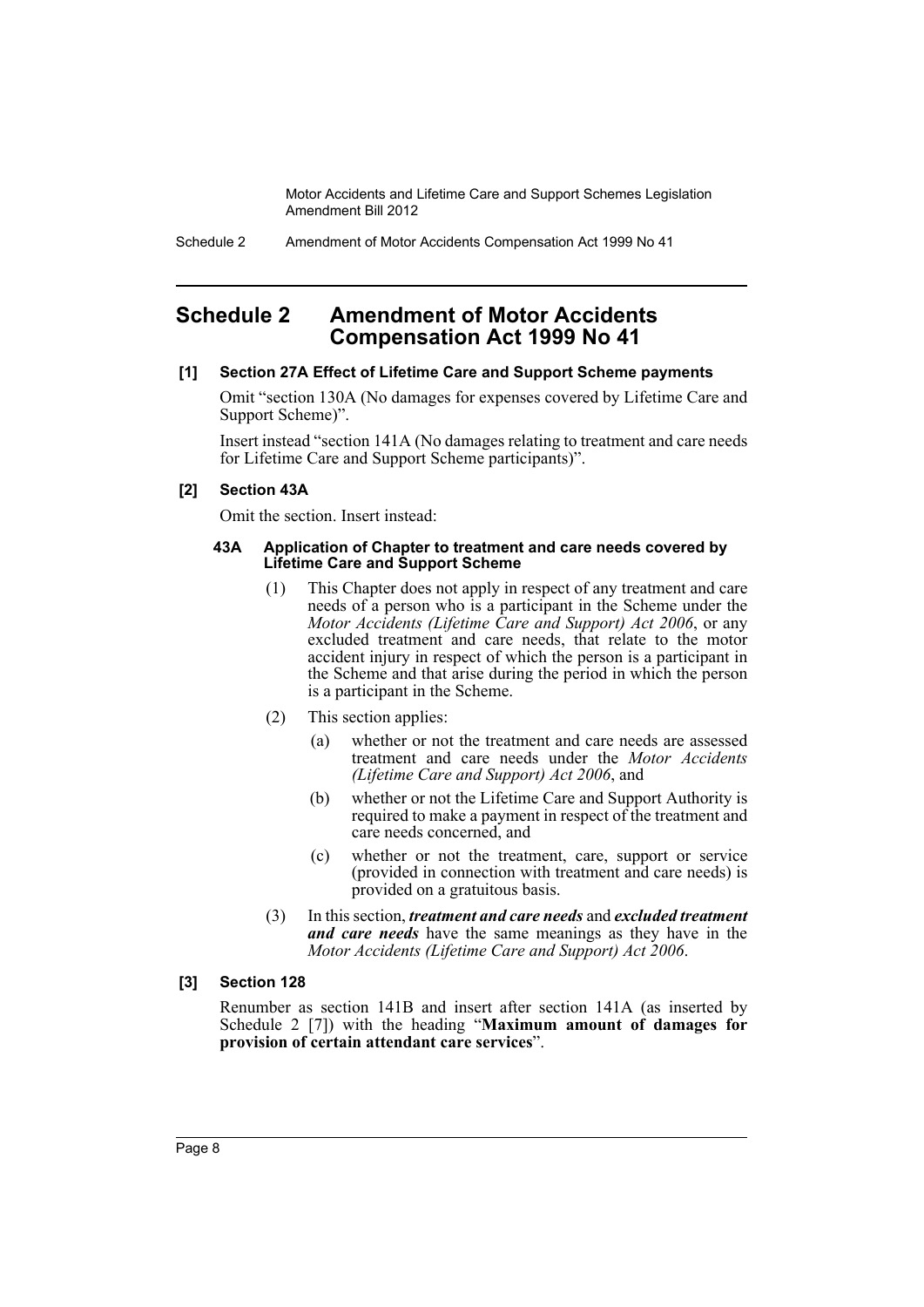#### **[4] Section 129**

Renumber as section 141C and insert after section 141B (as inserted by Schedule 2 [3]) with the heading "**Respite care**".

#### **[5] Section 130A No damages for expenses covered by Lifetime Care and Support Scheme**

Omit the section.

#### **[6] Sections 137 (2) and 142 (3)**

Omit "section 128" wherever occurring. Insert instead "section 141B".

#### **[7] Section 141A**

Insert after section 141:

#### **141A No damages relating to treatment and care needs for Lifetime Care and Support Scheme participants**

- (1) No damages may be awarded to a person who is a participant in the Scheme under the *Motor Accidents (Lifetime Care and Support) Act 2006* in respect of any of the treatment and care needs of the participant, or any excluded treatment and care needs, that relate to the motor accident injury in respect of which the person is a participant in the Scheme and that arise during the period in which the person is a participant in the Scheme.
- (2) This section applies:
	- (a) whether or not the treatment and care needs are assessed treatment and care needs under the *Motor Accidents (Lifetime Care and Support) Act 2006*, and
	- (b) whether or not the Lifetime Care and Support Authority is required to make a payment in respect of the treatment and care needs concerned, and
	- (c) whether or not the treatment, care, support or service (provided in connection with treatment and care needs) is provided on a gratuitous basis.
- (3) In this section, *treatment and care needs* and *excluded treatment and care needs* have the same meanings as they have in the *Motor Accidents (Lifetime Care and Support) Act 2006*.

#### **[8] Schedule 5 Savings, transitional and other provisions**

Insert at the end of clause 2 (1):

*Motor Accidents and Lifetime Care and Support Schemes Legislation Amendment Act 2012*